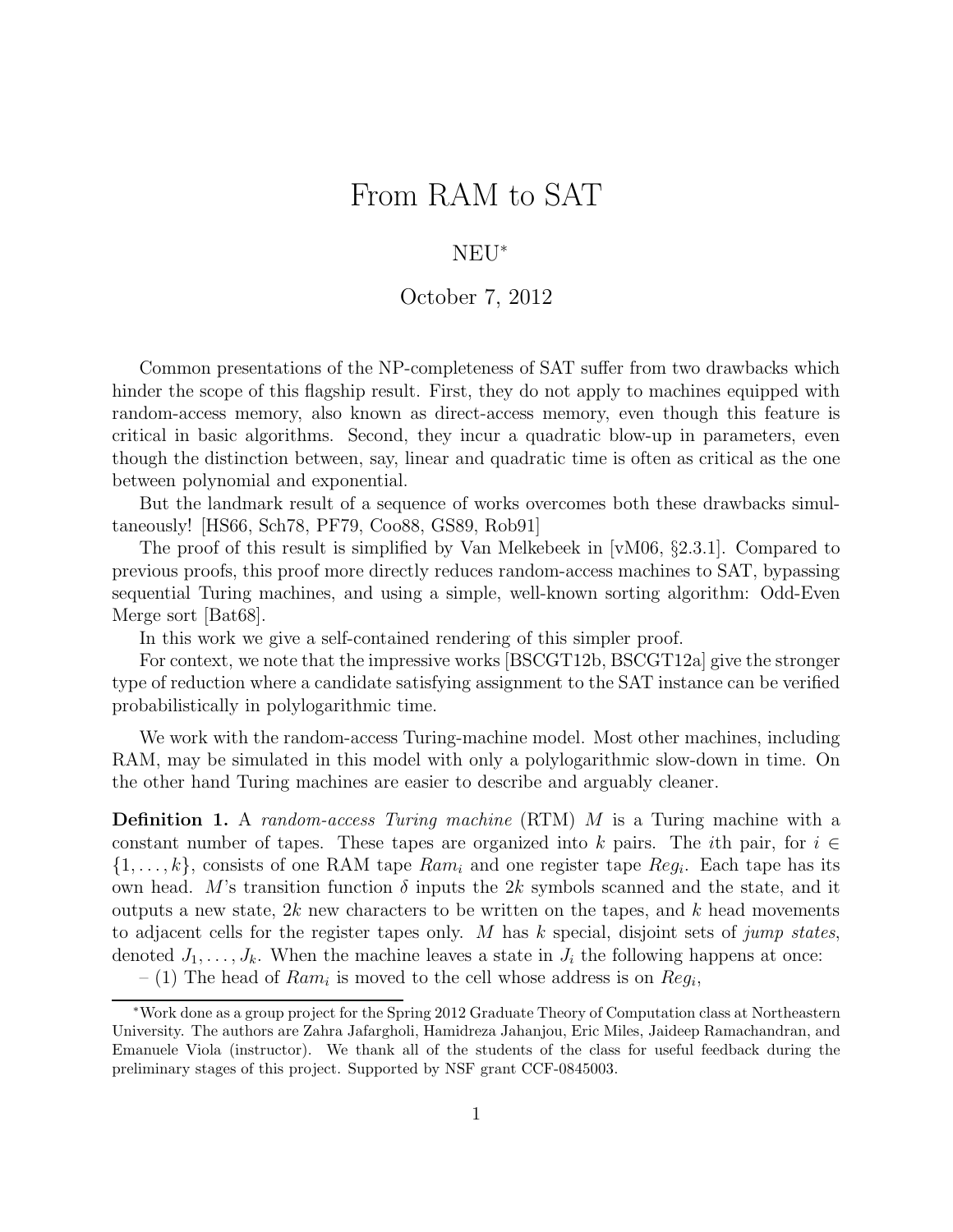$-$  (2) the contents of  $Reg_i$  are erased, and

 $-$  (3) the head of  $Reg_i$  is moved to the beginning of the tape.

The machine starts with the input on the tape  $Ram_1$ .

We choose the terminology "register tape" because these tapes indeed hold registers when simulating RAMs.

**Theorem 2** (From RAM to SAT). Let M be an RTM, and let  $T = T(n) > n$  be a function *computable in time*  $T^{O(1)}$  *given any string of length n.* 

*Given an input* x of length n one can construct a 3SAT instance  $\phi$  of size  $O(T \log^5 T)$  in *time*  $|\phi| \cdot T^{O(1)}$  *that is satisfiable if and only if there exists*  $y \in \{0,1\}^T$  *such that* M *accepts*  $(x, y)$  *in*  $\leq T$  *steps.* 

We note that the exponent of  $\log T$  in the size of  $\phi$  in Theorem 2 could be reduced easily, for example by using better sorting circuits. We also mention that the model of a non-deterministic machine can be obtained by viewing  $y$  in Theorem 2 as the machine's guesses. Finally, we note that the head on the tape  $Ram_1$  containing the input may only be moved via jumps. Thus to recover some textbook algorithms for sequential Turing machines one either needs to simulate sequential access by random, or else first copy the input on a register tape. Alternatively one could equip RAM tapes with sequential-access capabilities, too.

Organization. In §1 we prove Theorem 2 under the additional assumption that the machine uses addresses of bounded length. We note that the machines resulting from standard simulations of other computational models such as random-access computers satisfy this assumption, see [GS89]. This proof relies on the possibility of sorting by a circuit of size  $n \log^{O(1)} n$ , a standard fact which for completeness is recalled in §3. In §2 we dispense with the assumption that the machine uses bounded addresses. In §4 we put everything together, in fact proving a stronger version of Theorem 2 where the 3SAT instance is computed more explicitly.

# 1 From bounded-address RTMs to 3SAT

In this section we prove our main Theorem 2 under the assumption that the machine is  $O(\log T)$ -bounded-address, as defined next.

**Definition 3.** Let  $B(n)$  be a function. An RTM is  $B(n)$ -bounded-address if for every x of length n, and for every y, the computation of M on input  $(x, y)$  satisfies the following for each  $i \leq k$ : either the length of  $Reg_i$  is always bounded by  $B(n)$ , or else the machine never enters a jump state in  $J_i$ .

Theorem 2, under the assumption that the machine is  $O(\log T)$ -bounded-address, follows from the next two theorems. The first transforms a bounded-address RTM into a circuit satisfiability instance, and the second transforms the latter into a 3SAT instance.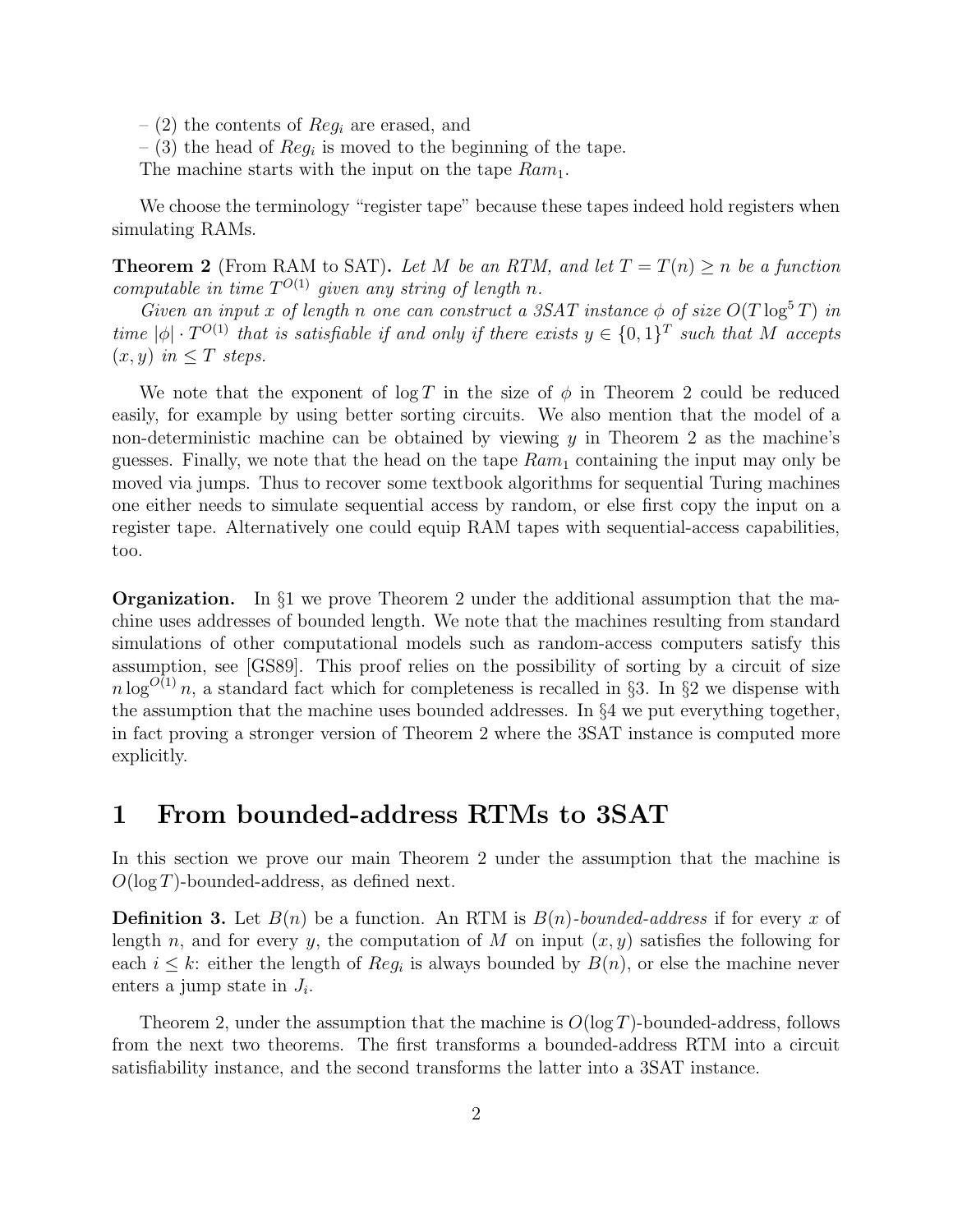**Theorem 4.** Let  $T = T(n) \geq n$  be a function computable in time  $T^{O(1)}$  given any string of *length* n*. Let* M *be an* O(log T)*-bounded-address RTM.*

*Given an input* x of length n one can construct a Boolean circuit C of size  $O(T \log^3 T)$ *in time*  $|C| \cdot T^{O(1)}$  *that satisfies the following: there exists*  $y \in \{0,1\}^T$  *such that* M *accepts*  $(x, y)$  in  $\leq T$  steps if and only if there exists  $y' \in \{0, 1\}^{O(T \log T)}$  such that  $C(y') = 1$ .

*Proof.* Recalling Definition 3, we refer to tapes  $Reg_i$  which have length always bounded by O(log T) as *bounded register tapes*. Note that M has two other types of tapes, RAM tapes and unbounded register tapes; we are going to treat the last two types in a similar fashion. We define a *configuration* of M to contain the following items:

• M's current timestep  $(O(\log T)$  bits),

- *M*'s current state  $(O(1)$  bits),
- the entire contents of each bounded register tape including head position  $(O(\log T))$ bits, using the fact that  $M$  is bounded-address),
- the head position and the content of the indexed cell of RAM and unbounded register tapes  $(O(\log T))$  bits, using the fact that M is bounded-address and runs in time T).

Summing the bounds above, we see that the size of a configuration is  $O(\log T)$ .

We now describe the circuit  $C$ , see Figure 1 for a schematic representation. The input  $y' \in \{0,1\}^{O(T \log T)}$  to the circuit is parsed in the following way. The first T bits contain y (the second input for M), and the rest contains T configurations  $c_1, \ldots, c_T$  for the computation of  $M(x, y)$ . We check that these configurations encode an accepting computation of M, in two phases. In the first phase (comprising points 1, 2, and 3 below), we check the validity of states and head positions for all tapes, and we verify the consistency of bounded register tapes, assuming what is read on RAM and unbounded register tapes is correct. This is a simple comparison of adjacent configurations. In the second phase (Point 4 below), we check the consistency of read/write operations on RAM and unbounded register tapes, one tape at a time. For each tape, we sort the configurations by the head position on that tape and within each head position by timestep. Then we can check the consistency of read/write operations again by a simple comparison of adjacent configurations.

To emulate the fact that M starts with the string  $(x, y)$  on  $Ram_1$ , we create a set of "dummy" configurations  $c_{-L}, \ldots, c_{-1}$  for  $L := |(x, y)| = O(n + T) = O(T)$ . In  $c_{-i}$ , the head position of  $Ram_1$  is on the *i*th cell which contains the *i*th bit of  $(x, y)$ , the timestep is say -1 for identification purposes, and all other fields are set to 0. These configurations are added to  $c_1, \ldots, c_T$ . (These dummy configurations are only relevant to the second phase for  $Ram_1$ ; they are numbered from  $-L$  to  $-1$  because conceptually they correspond to an initial walk through the input  $(x, y)$ .)

More formally, C operates as follows:

1. Check that  $c_1$  is the initial configuration of M.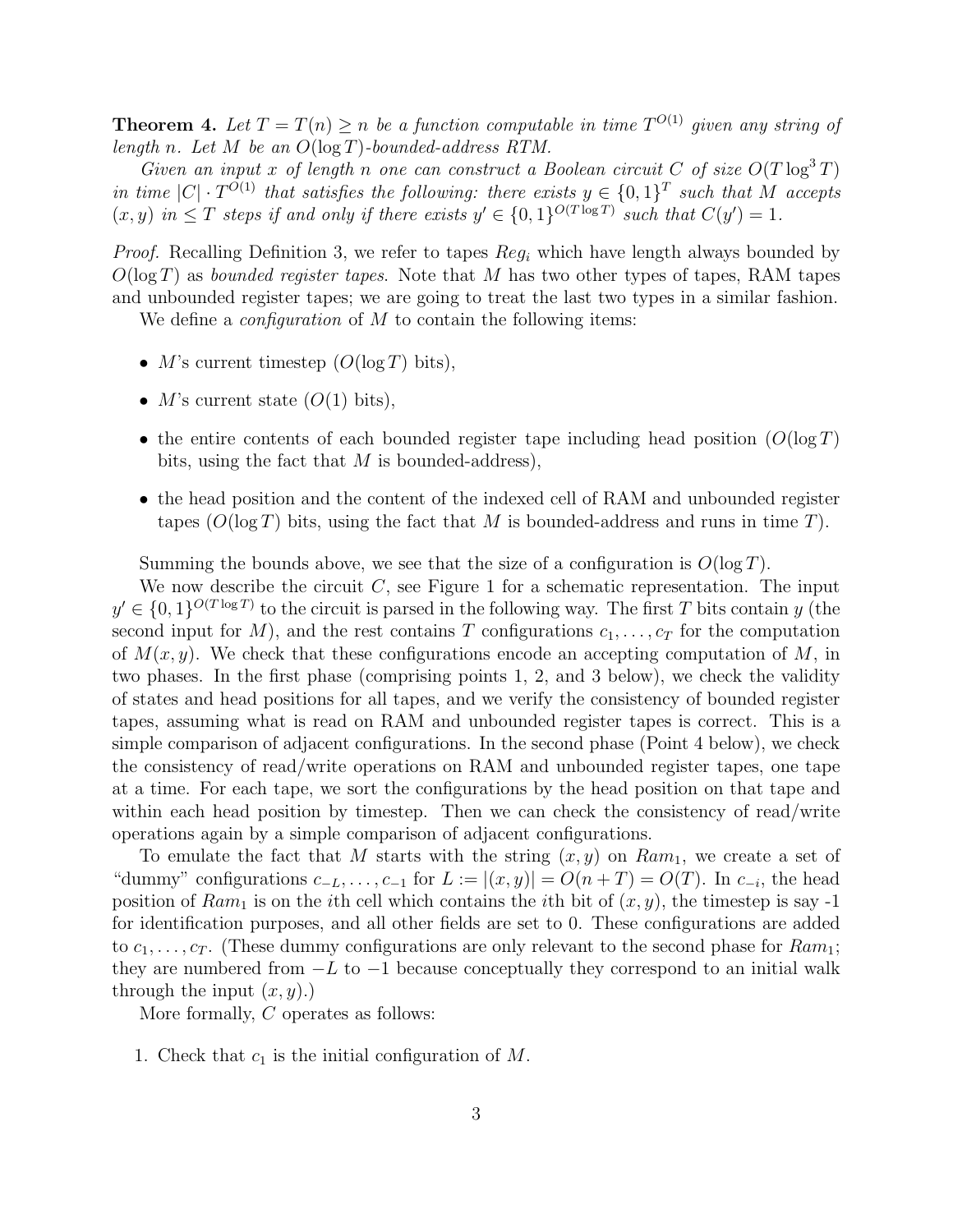

Figure 1: The circuit from Theorem 4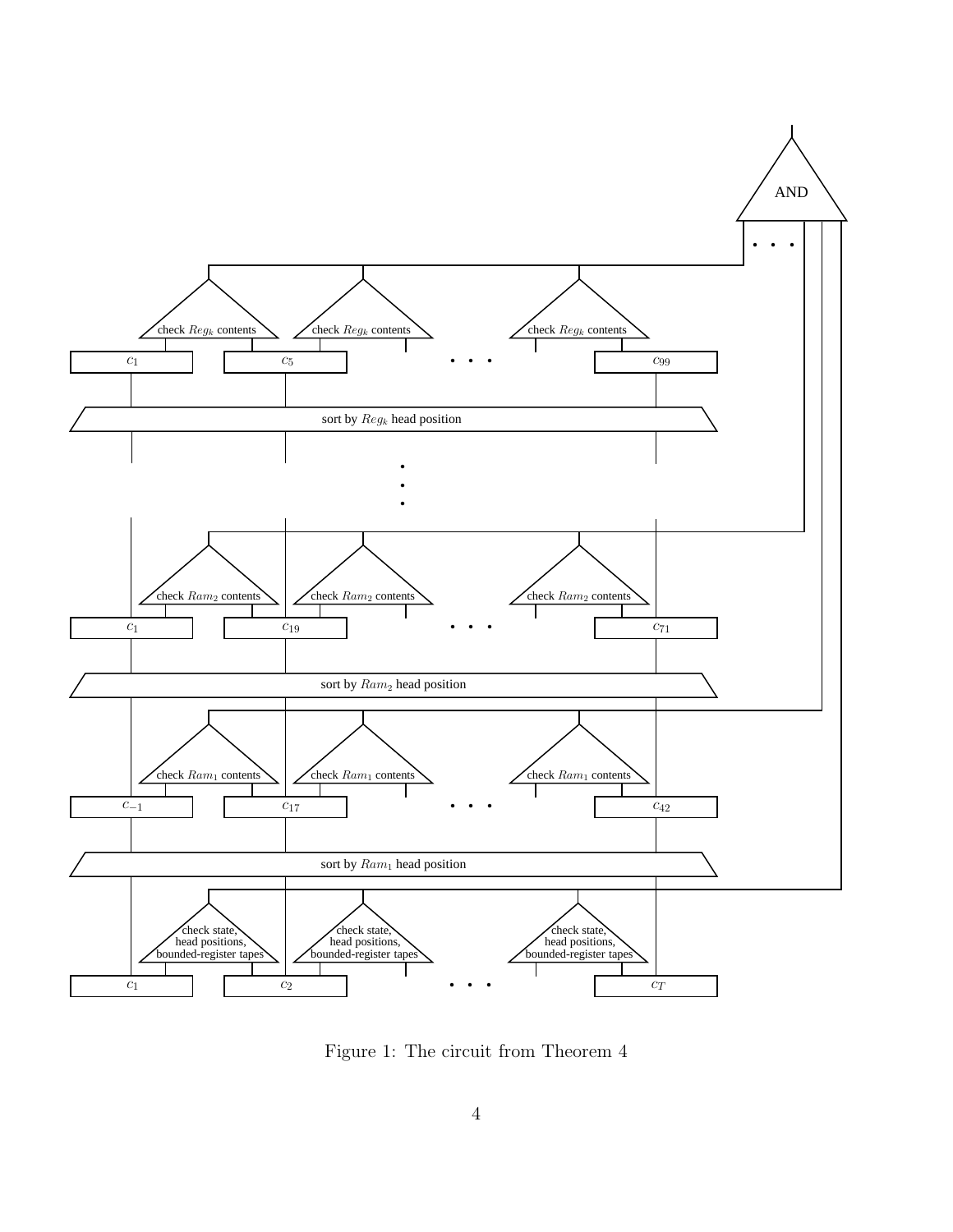- 2. (States and heads) For each  $t = 1, \ldots, T-1$ , check that the state and 2k head positions in  $c_{t+1}$  are correct given  $c_t$ . Note that when  $c_t$  contains a state from a jump set  $J_i$ , this check verifies that  $Ram_i$ 's head position in  $c_{t+1}$  matches the contents of  $Reg_i$  in  $c_t$ , and that the head on  $Reg_i$  is at the beginning.
- 3. (Contents of bounded-register tapes) For each  $t = 1, \ldots, T-1$ , check that the contents of bounded register tapes in  $c_{t+1}$  are correct given those in  $c_t$ . Note that when  $c_t$ contains a state from a jump set  $J_i$ , this check verifies that  $Reg_i$ 's tape in  $c_{t+1}$  is all blank.
- 4. (Contents of RAM and unbounded register tapes) For each tape  $\tau$  that is either a RAM tape or an unbounded register tape, sort the configurations (including the dummy configurations) increasingly by  $\tau$ 's head position and within each head position by timestep. Then for each adjacent pair of configurations  $(c_t, c_{t'})$  where  $c_{t'}$  is not a dummy configuration, check the following:

 $-$  (a) If  $\tau$ 's head is at the same location on  $c_t$  and  $c_{t'}$ , check that the content of this indexed cell in  $c_{t'}$  is correct given  $c_t$  (this also verifies the presence of the input on  $Ram_1$ , thanks to the dummy configurations),

– (b) otherwise, check that the content of  $\tau$ 's cell indexed in  $c_{t'}$  is blank.

5. If all checks pass and  $c<sub>T</sub>$  contains M's accept state, output 1; else, output 0.

It can be shown that for every  $x$  there exist configurations that pass the above checks if and only if there is  $y \in \{0,1\}^T$  such that M accepts  $(x, y)$ .

We now complete the proof by observing that each step, and thus all of them, can be implemented by a circuit of size  $O(T \log^3 T)$ . Recall that the number of configurations, including dummy ones, is  $O(T)$ .

In Step 1, the initial configuration  $c_1$  can be checked with size  $O(\log T)$ .

In Step 2, each check of two adjacent configurations is computable with size  $O(\log T)$ : the state check requires computing the  $O(1)$ -size transition function  $\delta$ , and each head-position check requires computing  $\delta$  and subtracting and testing equality of two  $O(\log T)$ -bit numbers. Thus the whole step is computable with size  $O(T \log T)$ .

In Step 3, for each bounded register tape  $Reg_i$ , each pair of adjacent configurations can be checked in size  $O(\log T)$ : it requires computing  $\delta$  and testing equality of  $O(\log T)$  cells each of size  $O(1)$ . (Here we may think of the head position as being encoded by marking the indexed tape cell.) Thus the whole step is computable with size  $O(T \log T)$ .

In Step 4, sorting the configurations for a tape  $\tau$  can be performed in size  $O(T \log^3 T)$ using the circuit constructed in Theorem 7. Then, checking each pair of adjacent configurations for  $\tau$  can be computed in size  $O(\log T)$ : it requires computing  $\delta$  and testing equality of two  $O(\log T)$ -bit head positions and two cells. Thus the whole step is computable with size  $O(T \log^3 T)$ .  $\Box$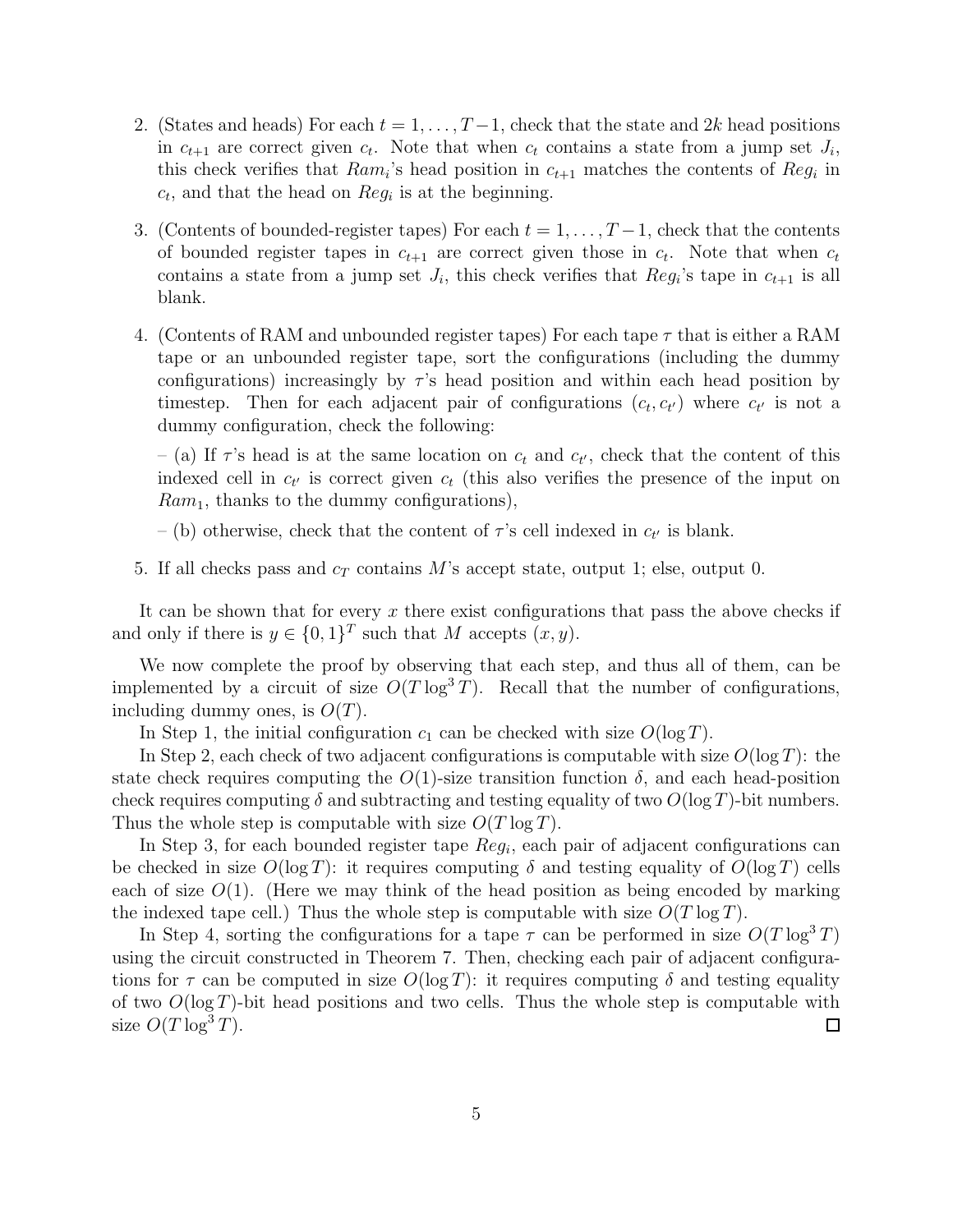Theorem 5. *Given a Boolean circuit* C *of size* T *one can construct in polynomial time a* 3SAT *instance* φ *with* O(T) *variables and* O(T) *clauses such that* φ *is satisfiable if and only if there exists a string* y *for which*  $C(y) = 1$ *.* 

*Proof.* We construct a *SAT* formula whose variables are the input y of C, plus one new variable for each gate in  $C$ . We assume without loss of generality that  $C$  contains only fanin-1 NOT gates and fan-in-2 AND gates (any circuit can be represented in this form with only an  $O(1)$  multiplicative increase in the number of wires). We construct a set of clauses for each gate in the circuit as follows:

For a NOT gate represented by variable q with input represented by  $w$ , add

$$
(g \vee w \vee w) \wedge (\overline{g} \vee \overline{w} \vee \overline{w});
$$

in any satisfying assignment  $q = NOT w$ .

For an AND gate represented by variable g with inputs represented by  $w_1$  and  $w_2$ , add

$$
(w_1 \vee w_2 \vee \overline{g}) \wedge (w_1 \vee \overline{w_2} \vee \overline{g}) \wedge (\overline{w_1} \vee w_2 \vee \overline{g}) \wedge (\overline{w_1} \vee \overline{w_2} \vee g);
$$

in any satisfying assignment  $g = w_1$  AND  $w_2$ .

Finally, let  $\phi$  be the 3SAT formula obtained from the conjunction of all the formulas for all the gates in C. It follows that there exists y such that  $C(y) = 1$  if and only if  $\phi$  is satisfiable. □

### 2 From general to bounded-address RTMs

**Theorem 6** (From general to bounded-address RTMs). For any function  $T = T(n) > n$ ,  $given$  an RTM M one can construct in time  $|M|^{O(1)}$  an  $O(\log T)$ -bounded-address RTM M' *that satisfies the following:*

*for every input* x of length n, there exists  $y \in \{0,1\}^T$  such that M accepts  $(x, y)$  in T steps if and only if there exist  $y \in \{0,1\}^T$ ,  $y' \in \{0,1\}^{bT \log T}$  such that M' accepts  $(x,(y, y'))$  $\sin O(T \log^2 T)$  *steps, where b is a universal constant.* 

*Proof.* M' operates by consolidating the memory locations used by M into a continuous block of length  $\leq O(T \log T)$ , thus allowing each location to be referenced with an address of  $\leq O(\log T)$  bits. To do this we require a method for mapping long addresses to short addresses. This mapping is done separately for each RAM tape, and we now describe it for one such tape.

We define a one-to-one correspondence between the set of all addresses of length  $\leq T$  and the nodes of a full depth- $(T + 1)$  binary tree in the following natural way. For an address A with  $|A| \leq T$ , the corresponding node is selected by walking from the root, choosing at the jth step either the right or left child depending if  $A_i = 0$  or 1.

Fix an input  $z = (x, y)$ , and let  $\{A_1, \ldots, A_r\}$  be the set of  $r \leq T$  addresses accessed on the RAM tape by M on input z. The above set of random-access addresses corresponds to a subtree L where the *i*th address  $A_i$  corresponds to a node at depth  $|A_i| + 1$ .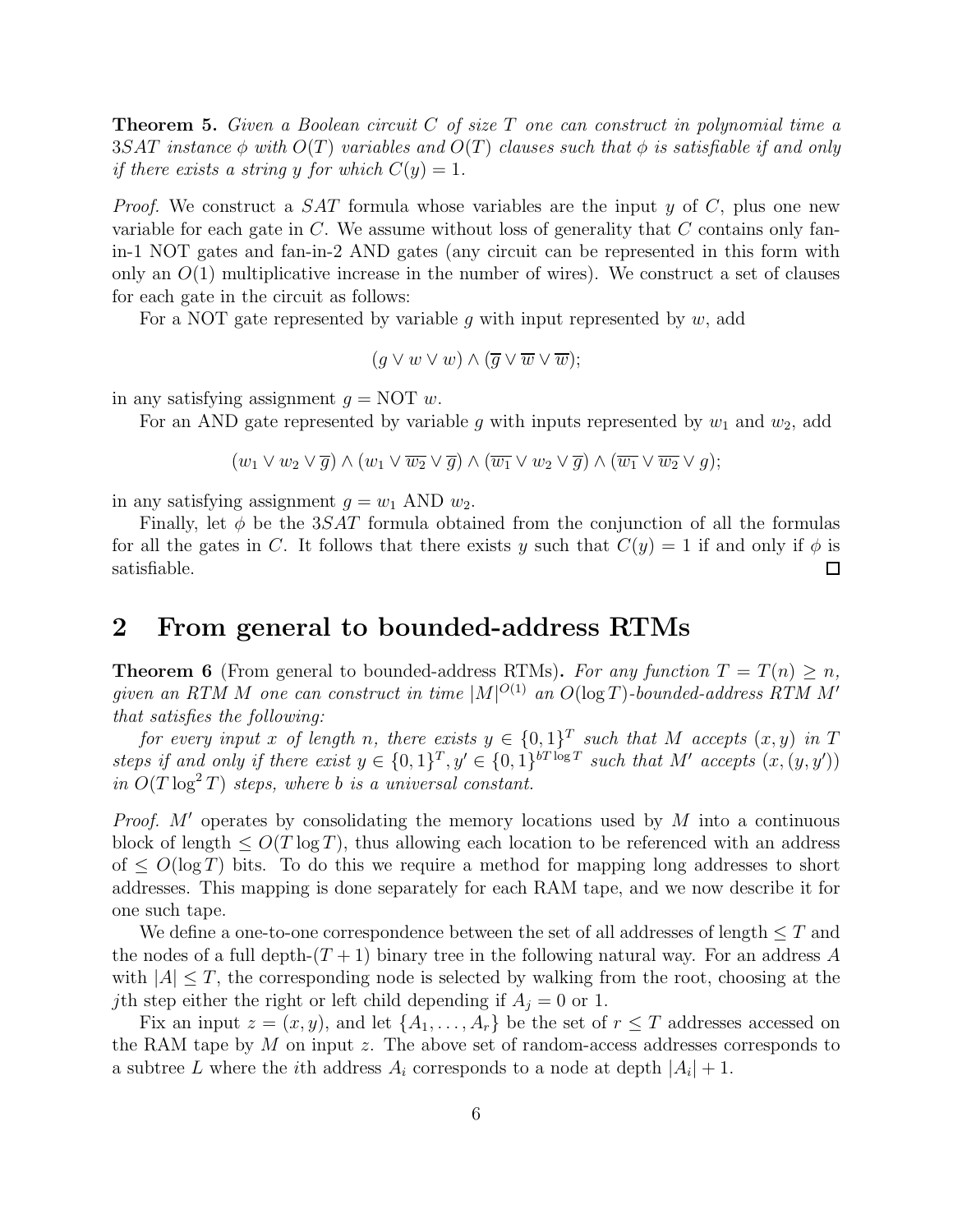In order to analyze the size of our subtree  $L$ , we observe that since each register tape is erased after a random access, the sum of the lengths of the addresses used during  $M$ 's computation is at most  $T$ :

$$
\sum_{i=1}^{r} |A_i| \le T. \tag{1}
$$

Further, since the *i*th address  $A_i$  corresponds to a node at depth  $|A_i| + 1$ , we have

#nodes in 
$$
L \le \sum_{i=1}^{r} (|A_i| + 1) \le T + r \le 2T.
$$
 (2)

We represent  $L$  in a specific, compact fashion as a sequence of nodes augmented with the following auxiliary information: a left-child pointer, a right-child pointer and a flag. The flag indicates whether or not the node corresponds to an address  $A_i$  accessed by M. If set (to 1), the node stores two more items: the address  $A_i$  itself and the storage space for one cell. The address  $A_i$  is used to verify the integrity of L (i.e. that L does not use a single node for multiple addresses). The storage space is updated throughout the simulation with the value that M would have at address  $A_i$ . As pointers to the children require  $O(\log T)$ bits, the amount of memory needed to store L is

$$
\leq \sum_{i=1}^{\#\text{nodes}} O(\log T) + \sum_{i=1}^r (|A_i| + O(1)) = O(T \cdot \log T). \tag{3}
$$

Now we describe how  $M'$  simulates  $M$ . This simulation involves copying various information among tapes. To facilitate such tasks, we equip  $M'$  with an additional constant number of tapes. We also note that copying one bit from a RAM cell typically costs a number of steps which is logarithmic in the address of the cell, due to the need to write down this address which is then erased, cf. Definition 1. One use of the additional tapes is to backup addresses used in jumps, to keep track of the heads on the RAM tapes.

The additional input y' to M' encodes k trees,  $y' = (L_1, L_2, \ldots, L_k)$ , where k is the number of RAM tapes of M. In an initialization step,  $M'$  sweeps through the whole input  $(x,(y, y'))$ , computes  $n = |x|$  and  $T = |y|$ , and additionally for each node of  $L_1$  with a set flag it does the following. If the address field A is  $\leq$   $|(x, y)|$ , M' verifies that the storage field contains the corresponding bit of  $(x, y)$ , otherwise it verifies it contains blank. M' also verifies that the storage fields of nodes on the other trees  $L_2, \ldots, L_k$  all contain blank, and notes the address of the root of each  $L_i$ .

This initialization phase takes  $O(|L| \log |L|) = O(T \log^2 T)$  time.

After the initialization phase, M' begins the simulation of M. When M leaves a jump state in a set  $J_i$ , M' intercepts the computation and does the following.

- 1.  $M'$  jumps to the address of  $L_i$ 's root.
- 2. It traverses  $L_i$  according to the bits of the address A written on  $Reg_i$ . (Namely for  $j = 1, \ldots, |A|$ , if the j<sup>th</sup> bit of A is 0 then jump to the left child and otherwise jump to the right child.) Let  $N$  be the node reached by this process.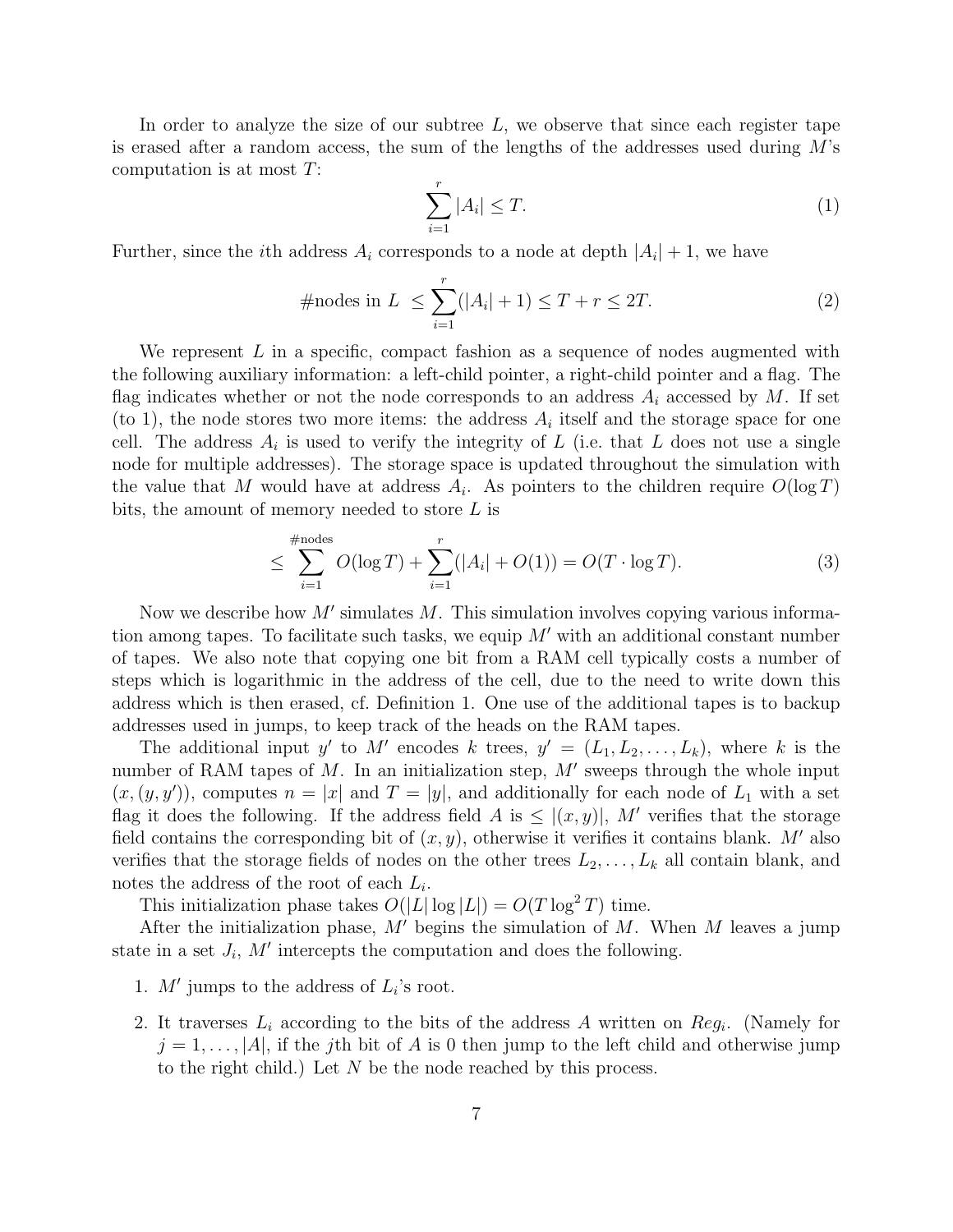- 3. It verifies that N's flag is set, and that the stored address  $= A$ . It moves the head of  $Ram_i$  to the cell which holds the storage for A.
- 4. Finally, it erases  $Reg_i$ .

Accessing an address A by this process takes time  $|A| \cdot O(\log^2 T)$ , because for each bit of A the child pointer of length  $O(\log T)$  is copied from a RAM tape in  $O(\log T)$  steps per bit.

Including the initialization phase and the  $\leq T$  steps not involving jumps, in total the simulation takes time at most

$$
O(T \log^2 T) + T + \sum_{i=1}^r |A_i| \cdot O(\log^2 T) \le O(T \log^2 T).
$$

Finally, it can be seen from the construction that, for every x, if there exists a y such that M accepts  $(x, y)$ , then there exist y and trees  $L_1, ..., L_k$  for which M' accepts  $(x,(y,L_1,...,L_k))$ . Conversely, if M' accepts  $(x,(y,y'))$  for some  $y, y'$  then, as a result of the integrity check performed in Step 3 of the simulation, for each address A accessed in a tree  $L_i$  in M', there corresponds a unique address on  $Ram_i$  in M. Consequently, M also accepts  $(x, y)$ .  $\Box$ 

# 3 Sorting

In this section for completeness we show how to sort using a quasi-linear size circuit.

**Theorem 7.** Given n and r one can construct in time  $(rn)^{O(1)}$  a circuit of size  $O(r \cdot n \cdot \log^2 n)$ *that sorts any sequence of n r-bit elements by keys of*  $\leq r$  *bits.* 

We use a comparison-based sorting algorithm. The only difficulty is that to convert the algorithm into a circuit that implements it, we need the sequence of comparisons to be independent of the input. This is not the case with the most common algorithms. For example, the comparisons in the merge subroutine of Mergesort depend on the input.

We will use a variant of Mergesort, namely Odd-Even Mergesort [Bat68]. This is just like Mergesort except that the problematic merge subroutine is replaced with a subroutine whose comparisons do not depend on the input. We now present the algorithm. In the rest of this section we abbreviate Odd-Even by OE.

Algorithm 1, OE-MERGE $(A, n)$ , merges the two already sorted halves of the sequence  $A = [a_0, a_1, \ldots, a_{n-1}]$ , resulting in a sorted output sequence. It uses an operation CMP- $EX(A, i, j)$  that compares values at indices  $i < j$  of the sequence A and exchanges them if and only if  $a_i > a_j$ . (CMP-EX is short for Compare-Exchange.) Algorithm 2, OE-MERGESORT, uses OE-MERGE as a subroutine.

Lemma 8. *OE-MERGESORT correctly sorts any input sequence of* n *elements.*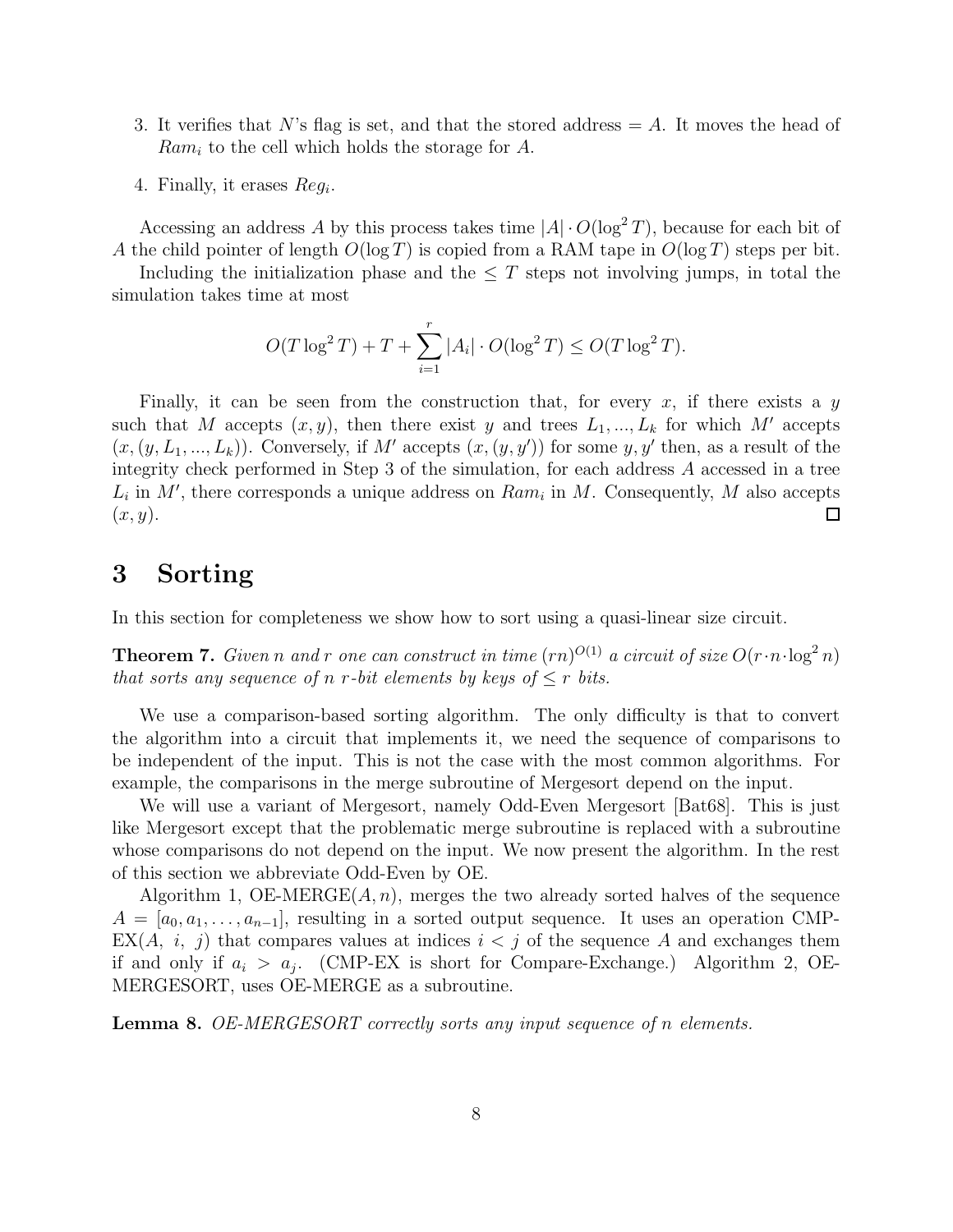Algorithm 1 OE-MERGE(A, n)

Require: Sequence  $A = [a_0, \ldots, a_{(n-1)}]$  of length n, such that  $[a_0, a_1, \ldots, a_{n/2-1}]$  and  $[a_{n/2}, a_{n/2+1}, \ldots, a_{n-1}]$  are sorted;  $n \geq 2$ ; n is a power of 2.

Ensure: Sequence A is replaced with its sorted version.

```
if n = 2 then
  CMP-EX(A, 0, 1);else
  OE-MERGE([a_0, a_2, \ldots, a_{(n-2)}], n/2); //the even subsequence
  OE-MERGE([a_1, a_3, \ldots, a_{(n-1)}], n/2); //the odd subsequence
  for i \in \{1, 3, 5, 7, \ldots, n-3\} do
    CMP-EX(A, i, i+1);end for
end if
```
#### Algorithm 2 OE-MERGESORT $(A, n)$

**Require:**  $n \geq 1$ ; *n* is a power of 2 Ensure: Sequence A is replaced with its sorted version.

if  $n > 1$  then OE-MERGESORT $([a_0, a_1, \ldots, a_{n/2-1}], n/2)$ ; //first half OE-MERGESORT $([a_{n/2}, a_{n/2+1}, \ldots, a_{n-1}], n/2)$ ; //second half  $OE-MERGE(A, n);$ end if



Figure 2: OE-MERGE illustration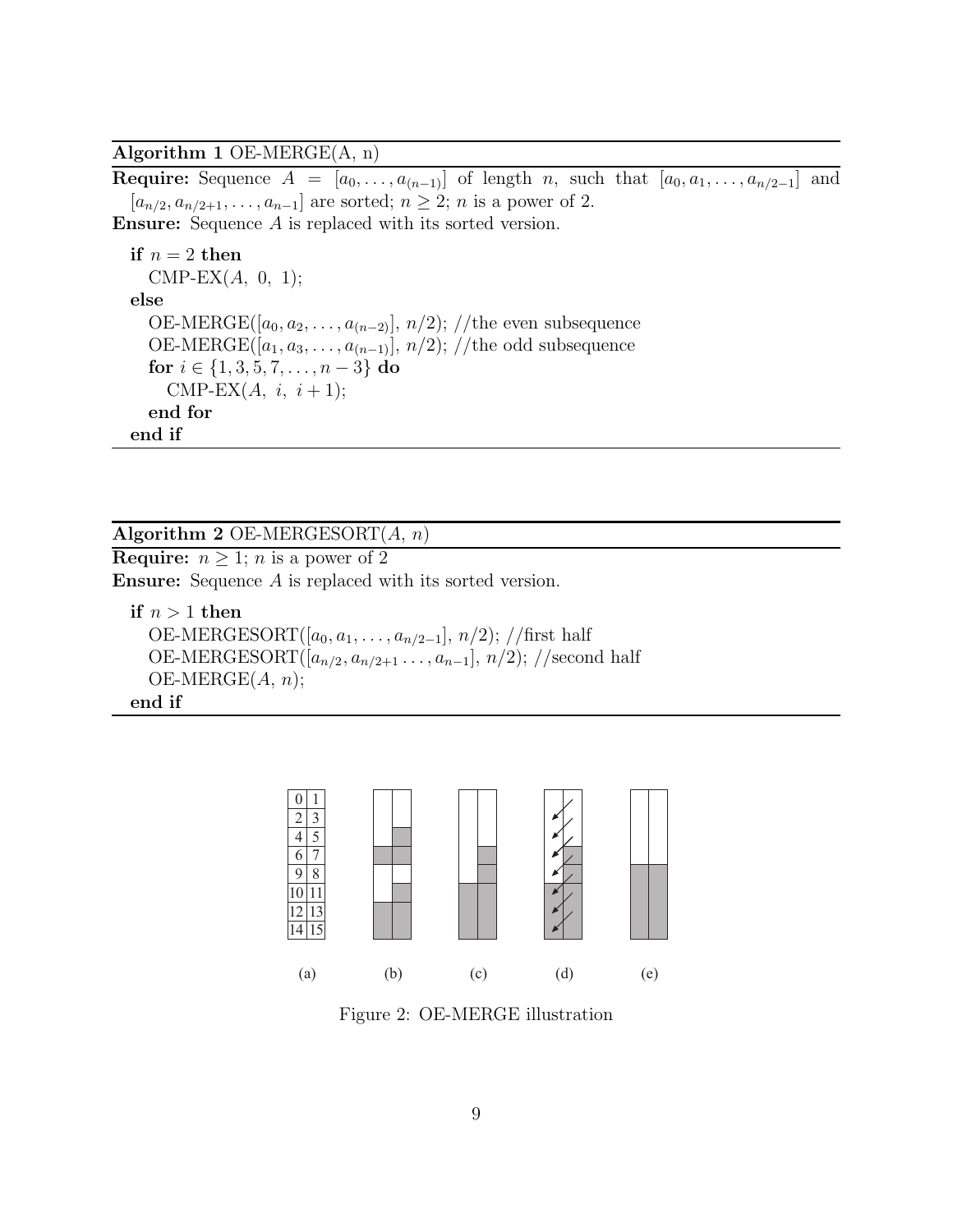*Proof.* Since OE-MERGESORT is a comparison-based sorting algorithm, by the so-called "0-1 Principle" it is sufficient to show that any sequence of 0s and 1s is sorted correctly. For completeness we sketch a proof of this principle in this paragraph. Let  $A = [a_0, \ldots, a_{n-1}]$  be an input sequence of arbitrary numbers, and let  $B = [b_0, \ldots, b_{n-1}]$  be the output sequence produced by the comparison-based sorting algorithm. If the algorithm fails to correctly sort A, then consider the smallest index k such that  $b_k > b_{k+1}$ . Define a function f such that  $f(c) = 1$  if  $c \ge b_k$  and  $f(c) = 0$  otherwise, and let  $f(B)$  be the sequence obtained by applying f pointwise to each element of B. Observe that  $f(B)$  is not sorted. However it is easy to see that f commutes with any CMP-EX operation applied to any sequence  $X$ , i.e.,

$$
f(\text{CMP-EX}(X,i,j)) = \text{CMP-EX}(f(X),i,j).
$$

Hence

$$
f(B) = f(OE-MERGESORT(A)) = OE-MERGESORT(f(A))
$$

and so OE-MERGESORT fails to correctly sort the 0-1 sequence  $f(A)$ .

The correctness of OE-MERGESORT is immediate assuming the correctness of OE-MERGE. So we now argue the latter by induction on  $n$ , based on the recursive definition of OE-MERGE. Refer to Figure 2, reproduced here with permission from Lang's website [Lan01].

The base case  $n = 2$  is clear. Assume that OE-MERGE correctly merges any two sorted 0-1 sequences of size  $n/2$ . We view an input sequence of n elements as an  $n/2 \times 2$  matrix, with the left column corresponding to elements at the even-indexed positions  $0, 2, \ldots, n-2$ and the right column corresponding to elements at the odd-indexed positions  $1, 3, \ldots, n - 1$  $(Figure 2(a)).$ 

Since the upper half of the matrix is sorted by assumption, the right column in the upper half has the same number or exactly one more 1 than the left column in the upper half. The same is true for the lower half (Figure 2(b)). Because each (length- $(n/4)$ ) column in each half of the matrix is also individually sorted by assumption, the induction hypothesis guarantees that after the two calls to OE-MERGE both the left and right (length- $(n/2)$ ) columns are sorted (Figure  $2(c)$ ).

At this point only one of 3 cases arises:

- 1) The odd and even subsequences have the same number of 1s.
- 2) The odd subsequence has a single 1 more than the even subsequence.
- 3) The odd subsequence has two 1s more than the even subsequence.

In the first two cases, the sequence is already sorted. In the third case, the CMP-EX operations (Figure 2(d)) yield a sorted sequence (Figure 2(e)).  $\Box$ 

To conclude the proof of Theorem 7 we only need to argue efficiency. Let  $S_M(n)$  denote the number of CMP-EX for OE-MERGE for an input sequence of length  $n$ . We have the recurrence  $S_M(n) = 2 \cdot S_M(n/2) + (n/2 - 1)$ , which yields  $S_M(n) = O(n \cdot \log n)$ . Let  $S(n)$ denote the number of calls to CMP-EX for OE-MERGESORT with an input sequence of length n. Then we have the recurrence  $S(n) = 2 \cdot S(n/2) + (n \cdot \log n)$ , which yields  $S(n) =$  $O(n \cdot \log^2 n)$ .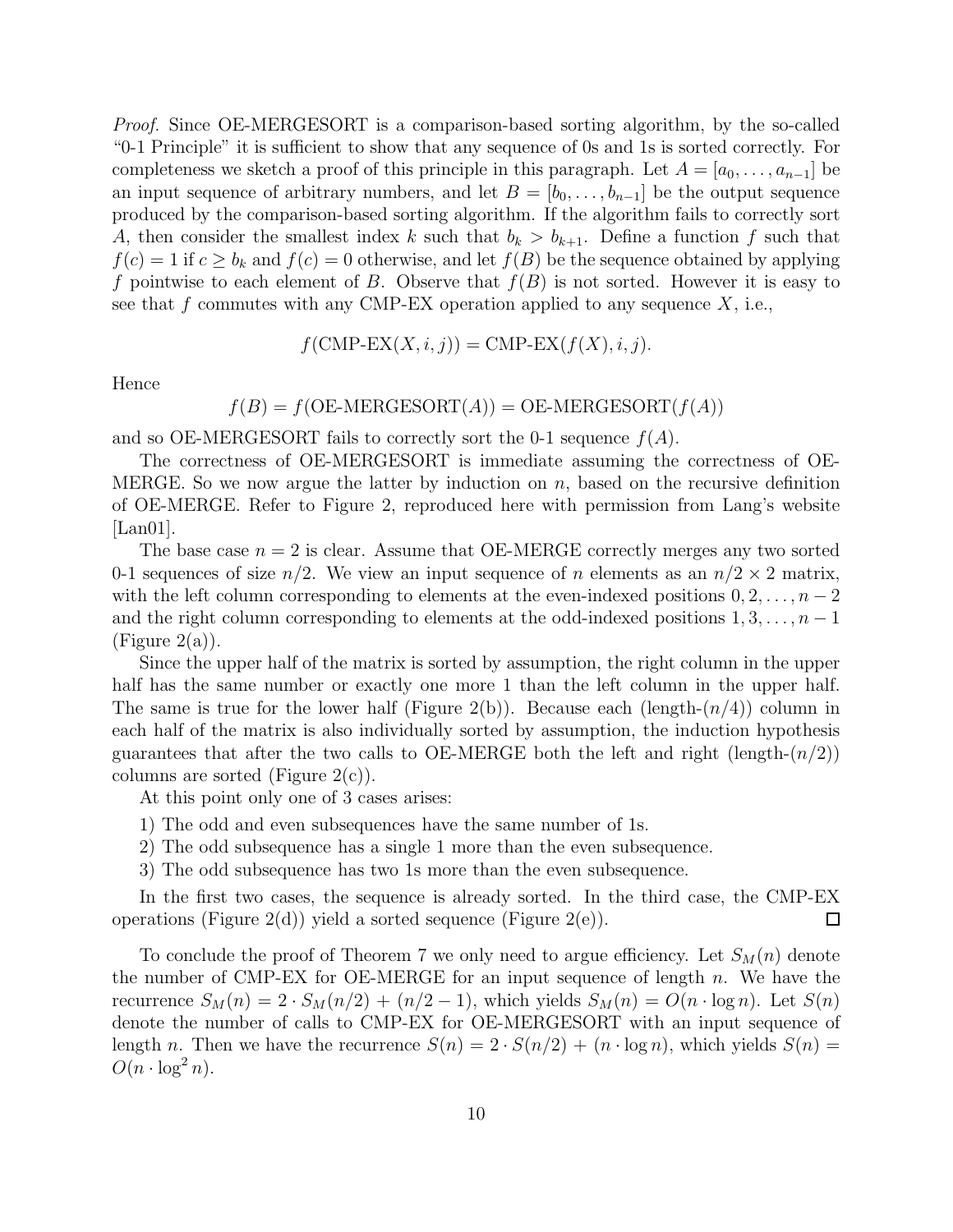Finally, we observe that a comparator for two r-bit strings based on any key of length  $\leq r$ can be implemented by a Boolean circuit of size  $O(r)$ , and thus the entire sorting network can be implemented by a Boolean circuit of size  $O(r \cdot n \cdot \log^2 n)$ , establishing Theorem 7.

## 4 Putting things together

In this section we state a more explicit version of our main Theorem 2. We then prove the original version as well as the more explicit one.

In the next theorem we make the additional restriction that the time bound  $T(n)$  is computable in time  $\log^{O(1)} T(n)$ . This holds for most natural functions.

**Theorem 9** (From RAM to SAT, more explicit). Let M be an RTM, and let  $T = T(n) > n$ *be a function computable in time*  $\log^{O(1)} T$ *. Given an input* x of length n and an index  $i \leq O(T \log^5 T)$  *one can compute in time*  $\log^{O(1)} T$  *the i-th clause of a 3SAT instance*  $\phi$  *(of size*  $O(T \log^5 T)$ *)* that is satisfiable if and only if there exists  $y \in \{0, 1\}^T$  such that M accepts  $(x, y)$  *in*  $\leq T$  *steps.* 

*Proof of Theorems 2 and 9.* We first note the size of the 3SAT instance produced by combining the preceding theorems. By Theorem 6 we assume we have an equivalent RTM  $M'$ that is  $O(\log T)$ -bounded address and runs in time  $T' := O(T \log^2 T)$ . From M', Theorem 4 produces a circuit C of size  $O(T' \log^3 T') = O(T \log^5 T)$ . Finally from C, Theorem 5 produces the 3SAT formula  $\phi$  which is also of size  $O(T \log^5 T)$ . This establishes Theorem 2.

We now observe that, due to the regularity of the circuit produced by Theorem 4, each clause of  $\phi$  can be computed in time log<sup>O(1)</sup> T. Note that T' is computable in time log<sup>O(1)</sup> T under the assumption that T is. Also, the time  $\log^{O(1)} T$  subsumes that needed to write down the description of  $M'$  from  $M$  (Theorem 6). (Actually in our theorem statements the algorithm in the conclusion may depend on  $M$ , in which case we could just assume we have  $M'$  at our disposal. But more generally M can be given as input together with x and i.)

Let C be the circuit produced from  $M'$  by Theorem 4, and note that each clause of  $\phi$  corresponds to exactly one gate in C. We view C as being composed of a series of subcircuits, where each subcircuit either checks the consistency of two adjacent  $O(\log T')$ bit configurations, or sorts the set of configurations by the head position of one of the tapes and within head position by timestamp (refer to Figure 1).

Given an *n*-bit input x and an index i, we first determine which subcircuit the ith clause belongs to. If the subcircuit is a sorting circuit constructed via Theorem 7, then we compute the clause in time  $\log^{O(1)}T$  exploiting the simple structure of this circuit. Otherwise, the subcircuit checks two adjacent configurations; such a circuit has size  $O(\log T')$ , and can also be constructed in this time. So in this case we may explicitly compute the subcircuit and output the corresponding clause.  $\Box$ 

Acknowledgments. We thank Eli Ben-Sasson for a stimulating conversation on [BSCGT12b, BSCGT12a]. We are also grateful to Dieter van Melkebeek for pointing out his proof [vM06, §2.3.1] to us (alas, after this work was first posted).